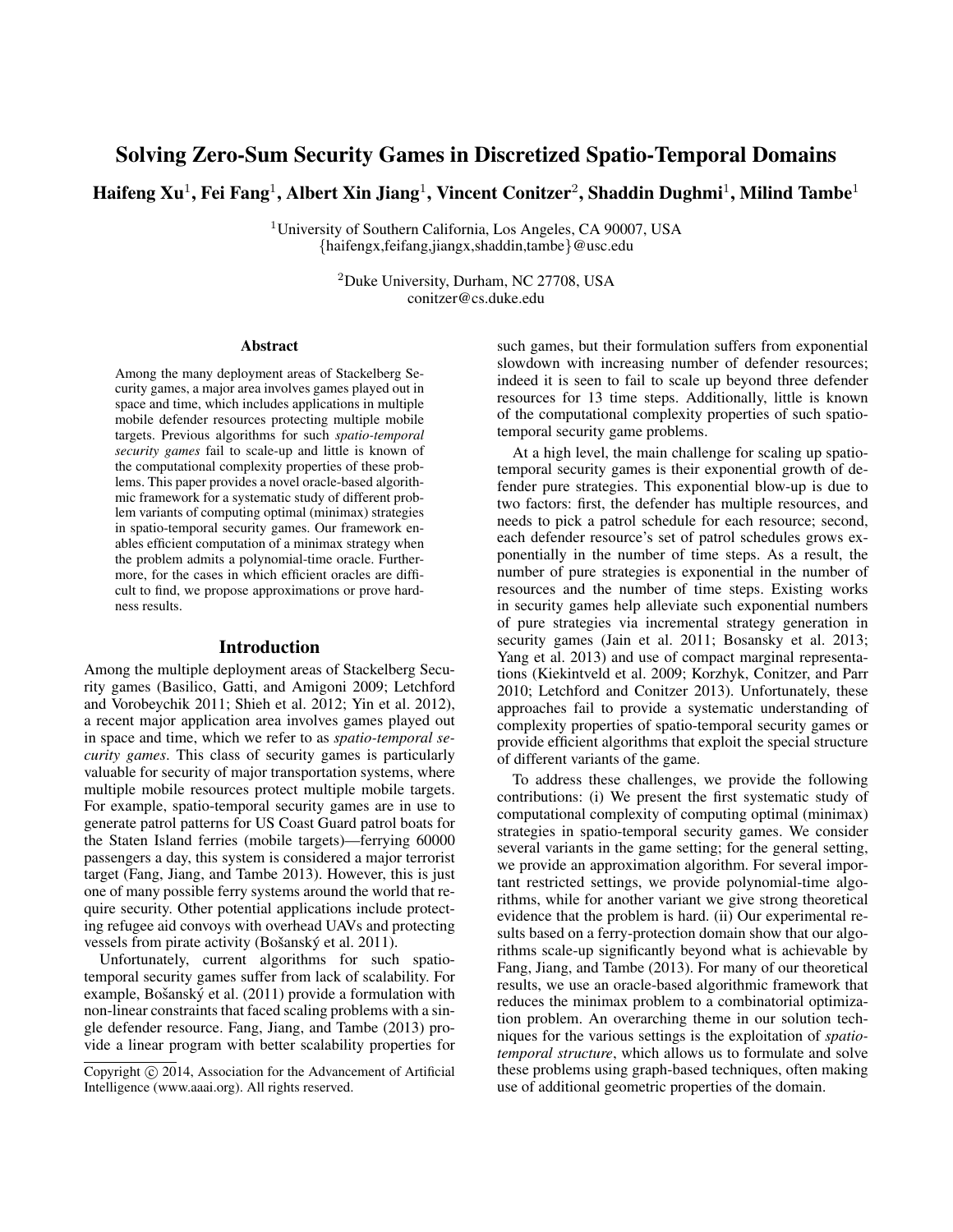## Settings and Notation

We study algorithms for scheduling resources in a discretized temporal and 1-D spatial domain (Figure 1) to protect weighted moving targets. They are motivated by the domain of ferry protection (Fang, Jiang, and Tambe 2013), where multiple mobile patrollers protect ferries carrying passengers. In the grid in Figure 1, the x-axis denotes a discretized temporal domain of  $N+1$  time points and the y-axis denotes a discretized 1-D spatial domain of  $M+1$  positions.

There are T moving targets. We use a pair  $(t, n)$  to denote a target  $t$  at time *n*. Let  $h_{tn}$ be the position (i.e., height) of the pair  $(t, n)$ (shown as stars in Figure 1). The targets need not land on the discretized positions, i.e.,  $h_{tn}$  are



Figure 1: Discretized Grid.

not necessarily integers. The defender has K *homogeneous* (i.e., indistinguishable) resources. Resources can only land on the *discretized* positions and have maximum speed  $\Delta$  (a constant). That is, a move from  $m_n$  at n to  $m_{n+1}$  at  $n+1$ is feasible if and only if  $1 |m_{n+1} - m_n| \leq \Delta$ . Note that we do not require any assumption on the speed of the targets.

We use  $[M], [N], [K], [T]$  to denote the set of discretized spatial positions, set of discretized time points, set of resources and set of targets, respectively. A patrol schedule is simply a vector consisting of positions that a resource would land on at each time. From now on, we call this a *patrol path*. We use a vector  $v = (m_0, m_1, ..., m_N)$  to denote a patrol path in which the resource lands on position  $m_n$  at time n for any  $n \in [N]$ . We say path  $v' = (m'_0, m'_1, ..., m'_N)$  is *weakly (strictly)* under path  $v = (m_0, m_1, ..., m_N)$  if  $m'_n \leq ($ for all  $n \in [N]$ , and *weakly (strictly) above* is defined similarly. A patrol path is feasible if every individual move is feasible. It is easily observed that the number of feasible patrol paths is exponential in  $N$ , the number of time layers. A pure strategy for the defender consists of  $K$  feasible patrol paths, denoted as  $\{v_k\}_{k \in [K]}$ .

Resources have a protection radius, within which any target will be protected. We assume protection by multiple resources is equally efficient as protection by one resource. In Figure 1, the dashed arrow describes part of a patrol path and thickened segments along the spatial dimension denote the protected ranges. An attacker's pure strategy is a targettime pair  $(t, n)$ , meaning that he attacks once, at time n, the target t. The Attacker's utility by attacking the pair  $(t, n)$  is its *weight*  $w_{tn}$  if it is not protected, and 0 otherwise. The weight of the same target can be different at different times, i.e.,  $w_{tn_1} \neq w_{tn_2}$  (for example, a ferry may not always carry

Table 1: Table of Solvability Status

| <b>CASES</b>                         | <b>SOLVABILITY</b>                       |
|--------------------------------------|------------------------------------------|
| Constant Number of Resources $(K)$   | $poly$ time (Fang et al. 2013)           |
| Constant Number of Time Layers $(N)$ | $poly$ time (Theorem 1)                  |
| Non-overlapping Protection Range     | $poly$ time (Theorem 2)                  |
| Homogeneous Targets                  | $poly$ time (Theorem 3)                  |
| General                              | $(1-1/e)$ -approx oracle (Observation 1) |
| General+Acceleration Limit           | NP-hard oracle (Theorem 5)               |

the same number of people). We assume this is a zero-sum game and aim to compute the defender's minimax mixed strategy. *Our results are summarized in Table 1.*

# A New Algorithmic Framework

We provide a novel algorithmic framework to theoretically analyze the complexity of computing minimax strategy for the spatio-temporal security games introduced in the previous section. This framework differs significantly from (Fang, Jiang, and Tambe 2013); we provide an LP and reduce it to a combinatorial optimization problem, for which it is easier to analyze complexity results.

We first formalize the minimax strategy problem as an LP. Instead of  $\{v_k\}_{k \in [K]}$ , we use an alternative representation to denote pure patrol strategies. Specifically, let vector  $e = (..., e_{tn}, ...) \in \{0, 1\}^{TN}$  denote a pure strategy of the defender in the following way: given a pure strategy,  $e_{tn} = 1$  if and only if this pure strategy protects the pair  $(t, n)$ ,  $e_{tn} = 0$  otherwise. Let E denote the set of all pure strategies and  $\mathcal{P}_w = ConvE$ , the convex hull of set E, be the set of mixed strategies.

Notice that,  $\mathcal{P}_w$  is also the set of marginal probabilities of protecting target-time pairs  $(t, n)$  that correspond to mixed strategies. The defender's optimal strategy in a zero-sum game can be formulated as the following LP  $(LP<sub>q</sub>)$ :

$$
\begin{aligned}\n\min u\\ \text{s.t} \quad & x \in \mathcal{P}_w\\
& (1 - x_{tn})w_{tn} \le u, \forall t \in [T], n \in [N]\n\end{aligned}
$$

Now we reduce  $LP<sub>q</sub>$  to a combinatorial optimization problem by two steps of reductions. First, let the polyhedron  $\mathcal{P}_q = \{(x, u) : x \in \mathcal{P}_w, (1 - x_{tn})w_{tn} \leq u, \forall t, n\}$ denote the feasible set for  $LP<sub>g</sub>$ , then  $LP<sub>g</sub>$  can be solved in polynomial time with the ellipsoid method, as long as  $\mathcal{P}_q$  admits an efficient separation oracle—that is, an algorithm that decides, for any  $(x, u)$ , whether it is in  $\mathcal{P}_q$  and returns a violated constraint if not. The following key lemma connects the polyhedron  $\mathcal{P}_q$  and  $\mathcal{P}_w$ .

**Lemma 1.** *Separation oracles for*  $\mathcal{P}_w$  *and*  $\mathcal{P}_q$  *reduce to each other in* poly(T,N) *time.*

All the proofs in this paper are left to the appendix due to space limitations.

Unfortunately,  $\mathcal{P}_{w}$  is defined by a set of constraints with exponential size. So our second step of reduction connects the oracle problem for  $\mathcal{P}_w$  to another optimization problem.

<sup>&</sup>lt;sup>1</sup>Here, we do not consider any acceleration limit. In a later section, we will further study the case with limited acceleration.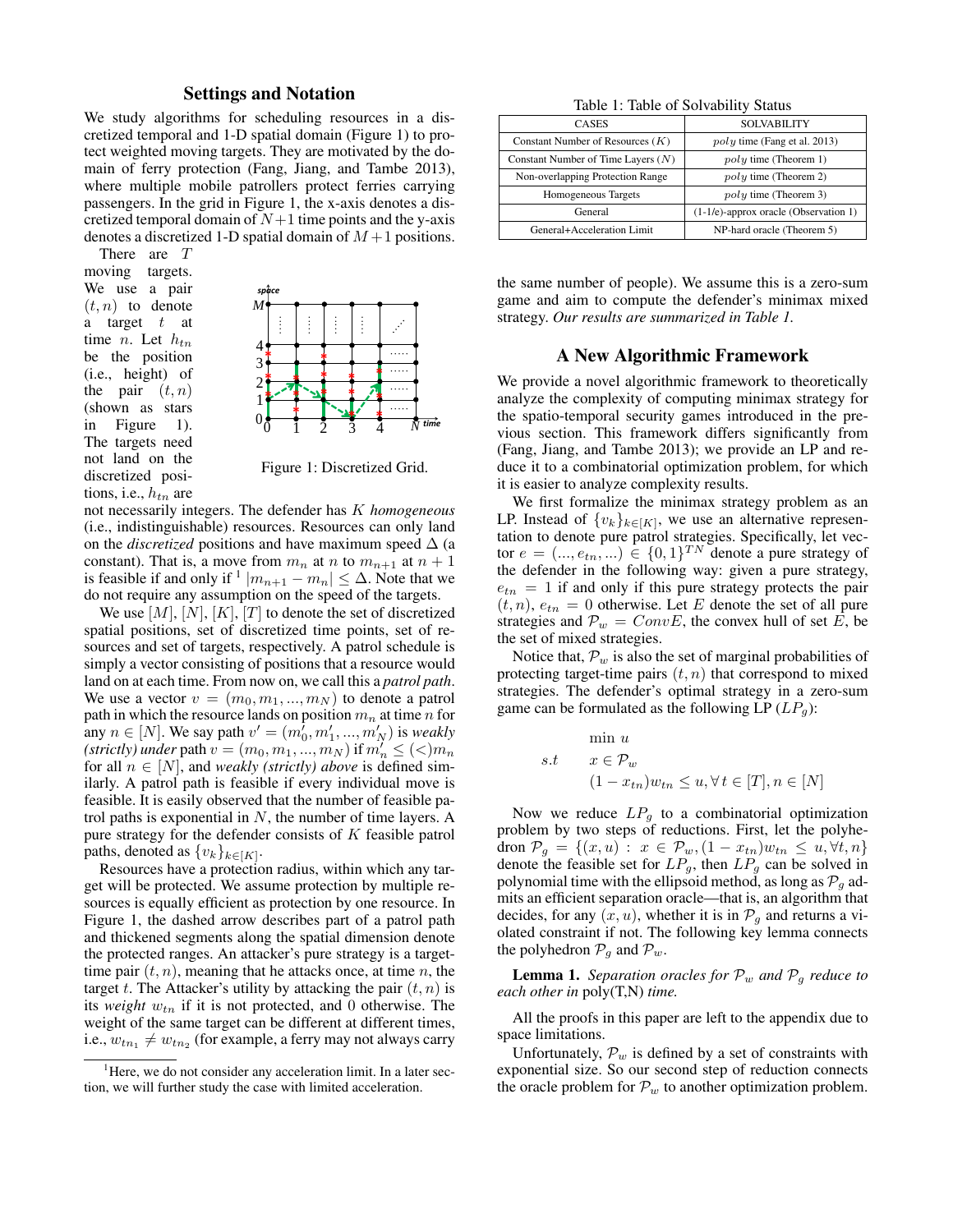

Figure 2: Two kinds of adjustment. Left: when two paths are crossing; Right: when two paths overlap.

**Lemma 2.** *The separation oracle problem for*  $\mathcal{P}_w$  *reduces to the following LP*  $(LP_w)$  *in polynomial time:* 

$$
\max \sum_{t \in [T], n \in [N]} w_{tn} x_{tn}
$$
  
s.t. 
$$
x \in \mathcal{P}_m
$$

*for arbitrary weight profile*  $\{w_{tn}\}.$ 

As a result,  $LP<sub>q</sub>$  *reduces to*  $LP<sub>w</sub>$  *in polynomial time.* 

 $LP_w$  picks a mixed patrol strategy to maximize the sum of weights it covers. So we call LP<sup>w</sup> the *Weight collection problem*, while LP<sup>g</sup> the *Game theoretic min-max problem*. A key observation here is that, as a linear program,  $LP_w$ has an optimal vertex solution on  $\mathcal{P}_w$ , which corresponds to a pure strategy that collects the maximum sum of weights. Therefore,  $LP_w$  can be thought of as the following *combinatorial problem*: given the weight  $w_{tn}$  and position  $h_{tn}$  for each pair  $(t, n)$ , finding K feasible paths in the grid that covers the most weights. This is also the defender's best response problem for an arbitrary attacker mixed strategy, by regarding  $w_{tn}$  as the loss of the pair  $(t, n)$  under attacker's mixed strategy, i.e., the weight of pair  $(t, n)$  multiplied by the probability of attack at  $(t, n)$ . As we will see later, this problem admits efficient combinatorial algorithms in some important special cases.

Before ending this section, we describe a technical lemma capturing the structure of the optimal vertex solutions of  $LP_w$ , which plays a key role in our latter arguments.

**Lemma 3.** If  $K \leq M$ , there exists an optimal vertex so*lution for* LP<sup>w</sup> *corresponding to a defender pure strategy,*  $\{x_k\}_{k\in[K]}$ *, satisfying that*  $v_k$  *is strictly under*  $v_{k-1}$  *for all* k*.*

The basic idea of the proof is to adjust a given optimal solution to another optimal solution satisfying the conditions in Lemma 3. The adjustments maintaining feasibility are intuitively explained in Figure 2.

## When Any Parameter Is Constant

In this section, we show that when any of the parameters  $M$ ,  $N, K, T$  is a constant, computing a minimax strategy admits polynomial-time algorithms. The interesting cases are  $M > K$  and  $T > K$ , because the defender can use resources to cover all the discretized positions if  $M \leq K$  and can dedicate a separate resource to follow each target if  $T \leq K$ (assuming targets are not faster than resources). So, we only consider the cases where either  $K$  or  $N$  is a constant, because  $M$  or  $T$  being a constant would only be of interest when  $K$  is constant.

The LP formulation in (Fang, Jiang, and Tambe 2013) has size  $O(NM^{2K})$ , which is polynomial in M and N assuming  $K$  is constant. So we consider another case where the

number of time layers  $N$  is constant. Specifically, we show the following.

Theorem 1. *There is a polynomial-time algorithm for* LP<sup>g</sup> *when* N *is constant.*

Using our algorithmic framework, Lemma 2 and the following Lemma 4 together yields a proof of Theorem 1.

Lemma 4. *If* N *is a constant, Algorithm 1 runs in polynomial time and outputs an optimal vertex solution for*  $LP_w$ , *for any weight profile*  $\{w_{tn}\}.$ 

Lemma 3 guarantees there is always an optimal pure strategy in which paths do not cross or touch. Algorithm 1 computes such an "ordered" optimal pure strategy by dynamic programming. This algorithm is polynomial-time because N is a constant, therefore the number of states  $OPT(v; k)$  is *poly(M,K)*.

Algorithm 1 Dynamic Programming for Weight Collection Input: position  $h_{tn}$  and weight  $w_{tn}$ ,  $\forall t \in [T], n \in [N]$ .

Output: optimal objective value and corresponding pure strategy.

- 1: State  $OPT(v; k)$  denotes the maximum objective value using  $k$  resources when the highest patrol path is  $v$ ;  $S(v; k)$  denotes the corresponding optimal pure strategy.
- 2: For all feasible v, compute  $OPT(v; 1)$  equaling the total weight covered by v and let  $S(v; 1) = \{v\}.$
- 3:  $\forall v$ , let path set  $\mathcal{P}(v) = \{u : u \text{ is strictly under } v\}.$
- 4: for  $k=2$  to  $K$  do
- 5: for all feasible  $v$  do
- 6: Compute  $OPT(v; k)$

$$
= \max_{u \in \mathcal{P}(v)} \{ OPT(u; k-1) + \mathcal{C}(v \setminus u) \}
$$

where  $C(v \setminus u)$  is the sum of weights covered by v but not by  $u$ .

7:  $S(v; k) = S(u^*; k - 1) \cup \{v\}$  where  $u^*$  is a path achieving "max" in Step 6.

8: end for

9: end for

10: Output  $\max_v OPT(v; K)$  and corresponding  $S(v^*; K)$ .

# Solving Large-Scale Cases

For large-scale problems, we show that two important special cases admit polynomial-time algorithms, the general problem admits a (1-1/e)-approximation oracle and the oracle problem for a slightly extended version is NP-hard.

## Non-overlapping Protection Range

In this section, we consider the special case where the protection ranges of distinct discretized points  $n_1$  and  $n_2$  never overlap. That is, the protection radius of a resource is at most  $\frac{1}{2}d\Delta$  where  $d\Delta$  is the distance between two spatial discretized points. We assume that targets are located close enough to the spatial discretized points such that each target can be covered by at least one grid point.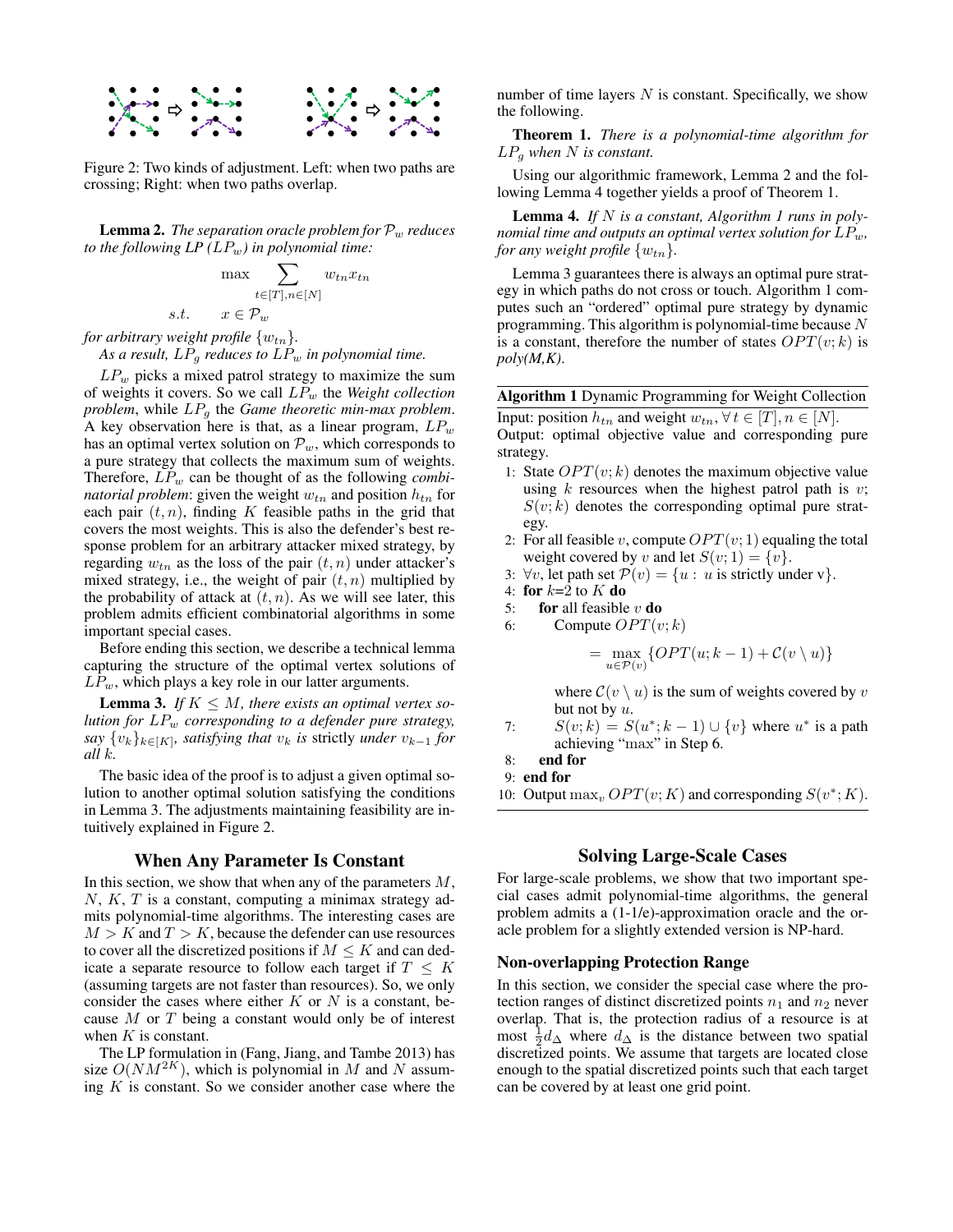

Figure 3: Left: Original Grid; Right: Constructed Network in which all the edges have capacity 1. Only the added purple edges have non-zero weights, with the weight of such an edge equaling the sum of all the target weights covered by the corresponding grid point.

We show that for this case, there is a polynomial time algorithm by showing that we can obtain an optimal vertex solution for  $LP_w$  in polynomial time. Since the protection ranges do not overlap, for any point, we can say that the targets within its protection range "belong" to that point and the sum of the weights of targets within its protection range is the "reward" of covering that point. Now any pure strategy can be thought of as a flow over the grid points that collects rewards. However, a potentially problematic discrepancy in reducing this to a standard flow problem is that, if multiple patrol paths pass through the same grid point,  $LP_w$  counts the reward at that point only once, but a standard rewardcollecting flow formulation would count the reward once for every unit of flow through the point. Fortunately, Lemma 3 guarantees that, to find an optimal pure strategy for  $LP_w$ , it suffices to find an optimal pure strategy under the additional constraint that paths do not overlap. We can do this by slightly modifying the grid and adding capacity constraints to the network flow formulation (Figure 3). Then, by the integrality of network flows, optimal solutions to the network flow problem constitute optimal pure strategies for  $LP_w$ .

Theorem 2. *If the protection ranges at different grid points do not overlap with each other, then an optimal vertex solution to*  $LP_w$  *can be found in polynomial time. Therefore,* LP<sup>g</sup> *admits a polynomial-time algorithm.*

## Homogeneous Targets

Oftentimes in practice targets are homogeneous, i.e., ∃w, such that  $w_{tn} = w, \forall t, n$ . Examples include defending cargo ships. For this case, we provide a polynomial-time algorithm to compute an optimal solution to  $LP<sub>q</sub>$  directly.

Note that if all the targets have the same weight,  $LP<sub>q</sub>$  degenerates to the following form: max u satisfying  $x \in \mathcal{P}_w$ and  $x_{t,n} \geq u$ . In other words, it seeks a probabilistic coverage of all the targets, such that the minimum probability over all targets is maximized. We relate this probabilistic coverage problem (PC) to the following deterministic coverage problem (DC): given the positions of all the targets at different times (i.e.,  $h_{tn}$ ), DC seeks to find the minimal number of resources such that they can cover all the targets surely at any time, i.e., with probability 1.

We show PC admits a polynomial-time algorithm by the

following two steps: 1.) there is a "duality" relationship between PC and DC, and the optimal solution of PC can be recovered from that of DC efficiently (Theorem 3); 2.) DC admits a greedy polynomial-time algorithm (Algorithm 2).

Algorithm 2 Greedy Algorithm for Deterministic Coverage Problem (DC)

Input: the position of t at time  $n(h_{tn}), \forall t \in [T], n \in [N]$ ; Output: Optimal value  $K_0$  and path set P.

- 1: Initialization:  $K_0 = 0, P = \emptyset$ .
- 2: while there are pairs  $(t, n)$  not covered do
- 3:  $K_0 = K_0 + 1$ ; construct path  $v_{K_0}$  to be the time-wise lowest path that does not leave any pair  $(t, n)$  above its protection range uncovered;<sup>2</sup> add  $v_{K_0}$  to P.

4: end while

We use  $OPT(P C_K)$  and  $OPT(D C)$  to denote the optimal objective values of problem PC (with  $K$  resources) and problem DC, respectively. The following lemma plays a key role in our "duality" argument.

**Lemma 5.**  $OPT(PC_K) \geq \frac{K}{K_0}$  if  $OPT(DC) = K_0$ ; and  $OPT(DC) \leq \frac{K}{p}$  if  $OPT(PC_K) = p$ .

Lemma 5 yields the following "duality" relation between PC and DC.

**Theorem 3.**  $OPT(PC_K) = K/OPT(DC)$ . Further*more, the optimal solution of*  $PC_K$  *can be generated from that of DC efficiently.*

The relation  $OPT(P C_K) = K/OPT(DC)$  follows directly from Lemma 5. The optimal solution of  $PC_K$  can be generated by sampling a combination of  $K$  paths (i.e., a pure strategy for the defender) from  $[K_0]$  uniformly at random. Therefore, any target is covered by a resource with probability  $\mathcal{C}_{K_0-1}^{K-1} \times \frac{1}{\mathcal{C}_{K_0}^K} = \frac{K}{K_0}$  where  $C_{K_0}^K$  means  $K_0$  choose K.

We now show that DC admits a polynomial-time algorithm (Algorithm 2). Clearly, Algorithm 2 runs in polynomial time and outputs  $K_0$  feasible paths covering all targets. The following theorem guarantees the optimality of Algorithm 2.

**Theorem 4.** *The*  $K_0$  *output by Algorithm 2 is optimal.* 

#### General Case

In this section we consider the general problem. Our basic idea is still to follow the oracle-based algorithmic framework. The first observation is that finding an optimal vertex solution for  $LP_w$  in the general case can be reduced to a submodular maximization problem with an exponentialsized universe set.

Specifically, let A denote the set of all the feasible patrol paths, so that A has exponential size. Define a non-negative

<sup>&</sup>lt;sup>2</sup>A straightforward construction is as follows: starting from a path  $v = (m_1, ..., m_N)$  that is above any uncovered pair  $(t, n)$ , we then set  $m_n = m_n - 1$  whenever there is an n such that  $v =$  $(m_1, ..., m_n - 1, m_N)$  is feasible and there is no uncovered target above the protection range of  $m_n - 1$ .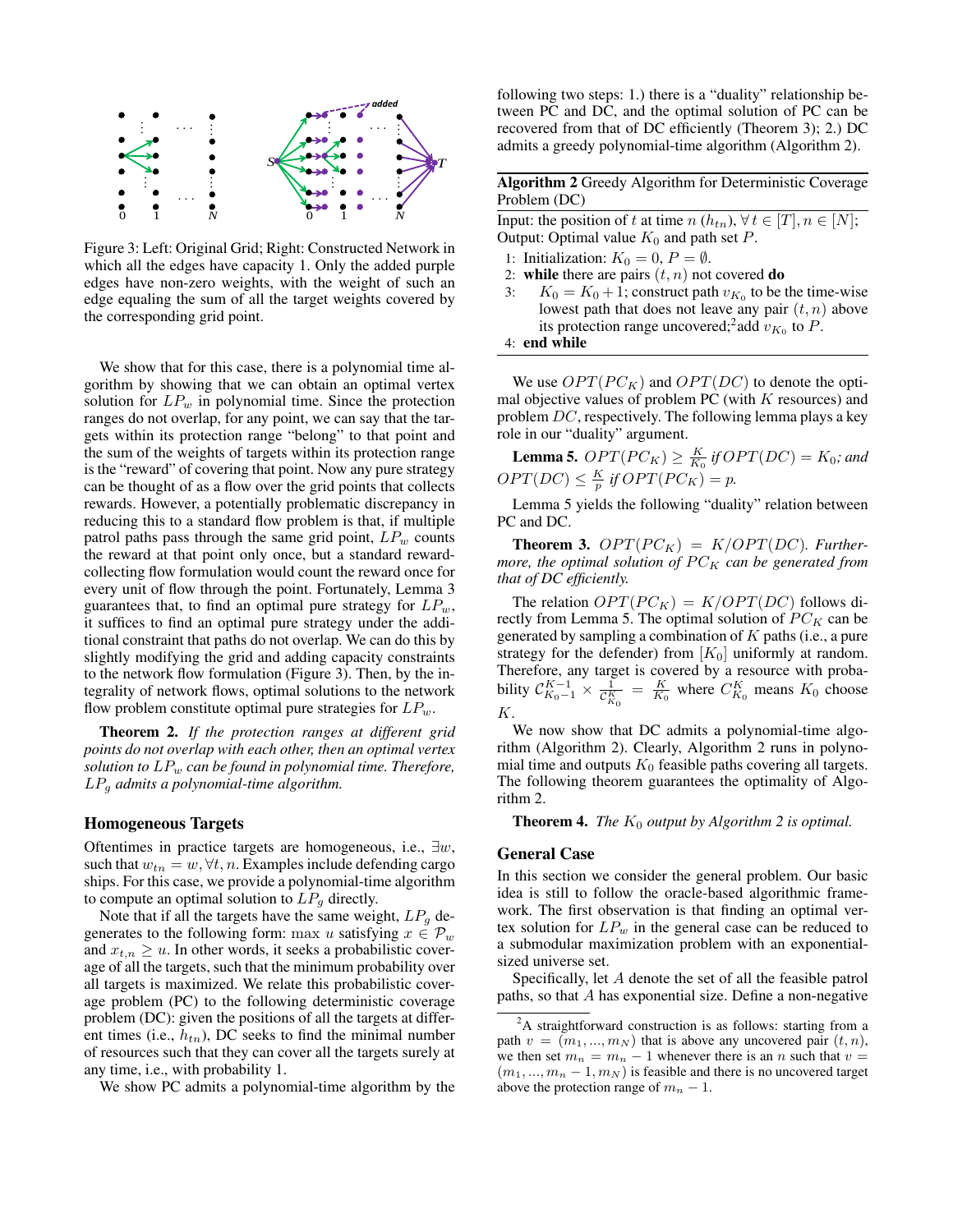function  $w: 2^A \to R^+$  as follows:  $\forall B \subseteq A$ ,  $w(B)$  equals the sum of weights covered by all the paths in the subset B. It is easy to see that  $w(B)$  is a non-negative monotone submodular function.

Our problem can be stated as maximizing  $w(B)$  subject to the cardinality constraint  $|B| = K$ , which is NPhard for many classes of submodular functions, e.g., for weighted coverage function (Feige 1998). Fortunately, a simple greedy algorithm for nonnegative monotone submodular function maximization that achieves an  $(1 - \frac{1}{e})$  – approximation (Nemhauser and Wolsey 1978) applies to our problem with a bit of further analysis. The straightforward implementation of this greedy algorithm runs in  $poly(|A|, K)$ , in which |A| is exponentially large in our case. We note that  $|A|$  shows up in the complexity bound because, at each step, the straightforward implementation needs to enumerate all the elements in A to decide which element covers the most *additional* value if added at the current step. However, in our case, this element can be computed efficiently without enumerating all the elements in A. That is, we first set all the covered weights to 0 and then compute the path that covers the most weight in the current weight profile, which can be done easily, e.g., by a flow formulation.

We describe the algorithm as follows (Algorithm 3) and summarize its performance in Observation 1.

Algorithm 3 Greedy Weight Coverage

Input:  $h_{tn}$  and  $w_{tn}$ ,  $\forall t \in [T], n \in [N]$ ;

Output: path set  $\{u_k\}_{k\in[K]}$ .

1: for  $k = 1 : K$  do

- 2: compute the path, say  $u_k$ , that covers the most weight with respect to current weight profile.
- 3: Set  $w_{tn} = 0$  if t is covered by  $u_k$  at n.

4: end for

**Observation 1.** *Algorithm 3 is an*  $(1 - \frac{1}{e})$ *-approximation for*  $LP_w$  *for arbitrary weight profile*  $\{w_{tn}\}.$ 

A constant-factor approximation to  $LP_w$  theoretically does not imply the same constant-factor approximation to  $LP<sub>g</sub>$ . However, as a heuristic method, column generation using Algorithm 3 as an approximate oracle performs very well in practice.

#### General Case with Acceleration Limit

In this section, we show solving the oracle problem for  $LP_w$ is NP-hard in a slightly extended case, specifically, when resources have a limit on their acceleration. We first model acceleration as follows.

Definition 1. *(Acceleration) For any triple of positions*  $(m_{n-1}, m_n, m_{n+1})$  *at 3 adjacent time layers*  $(n-1, n, n+1)$ 1)*, define*  $A_n = |m_{n+1} + m_{n-1} - 2m_n|$  *to be the* acceleration *at time* n*.*

Intuitively, one can regard  $m_{n+1}-m_n$  as the speed within the time unit between n and  $n+1$ , so  $(m_{n+1}-m_n)-(m_n$  $m_{n-1}$ ) =  $m_{n+1}$  +  $m_{n-1}$  –  $2m_n$  would be the speed change between two adjacent time units, and can be viewed as the acceleration at time n.

The speed limit naturally gives an upper bound on  $A_n$ , i.e.,  $A_n \leq 2\Delta$ . We show that if resources have a slightly stricter limit on acceleration, namely any feasible move must satisfy  $A_n \leq 2(\Delta - 1)$ , then  $LP_w$  is NP-hard.

**Lemma 6.**  $LP_w$  *is NP-hard, if*  $A_n ≤ 2(Δ-1)$  *for any n*.

Lemma 6 is proved by reduction from the vertex cover problem, with a specific design of the target paths. Lemma 1 and Lemma 6 together yield the following theorem.

**Theorem 5.** *The separation oracle problem for*  $LP<sub>a</sub>$  *is NP-hard, if*  $A_n \leq 2(\Delta - 1)$  *for any n*.

Theorem 5 does not imply that solving  $LP<sub>q</sub>$  is also NPhard. Still, this rules out perhaps the most natural approach to showing that  $LP<sub>g</sub>$  is easy to solve.

### Experiments

We compare both *solution quality* and *time performance* of proposed algorithms in real data. All algorithms being tested are listed as follows: (i) LP: linear programming formulation in (Fang, Jiang, and Tambe 2013). (ii) DP: dynamic programming for  $LP_w$  (Algorithm 1). (iii) **NonOverlap**: network flow assuming non-overlapped protection range for  $LP_w$ . (iv) **Hom**: greedy algorithm assuming homogeneous targets (Algorithm 2). (v) OrderGreedy: greedy weight coverage algorithm for  $LP_w$  (Algorithm 3). The algorithms NonOverlap and Hom could be easily adopted as heuristic algorithms for the general case by pretending the protection ranges do not overlap or all the targets are homogeneous. Algorithms DP, NonOverlap, and OrderGreedy need to reduce from  $LP_q$  to  $LP_w$  by the ellipsoid method, which often suffers from numerical instability and poor performance in practice. We instead implemented these algorithms using column generation, e.g., (Jain et al. 2010), which replaces the ellipsoid method (see online appendix for details). Although the number of iterations can be exponential in the worst case, this method is empirically efficient and thus is adopted here for testing the algorithms.



Figure 4: Ferry utility

Figure 5: Main Parameters

We test our algorithms in both practical settings in the ferry protection domain and randomly generated settings. Practical settings are generated based on the domain description in (Fang, Jiang, and Tambe 2013). The utility for attacking a ferry depends on its position between two terminals, and usually appears as a U-shape in practice (see Figure 4). For randomly generated settings, we randomly choose the moving path and utility of each target. Results are shown in Figure 6 and 7. In each figure, the y-axis of the upper plot shows the solution quality of different algorithms. The objective of  $LP<sub>g</sub>$  is the attacker's maximum expected utility,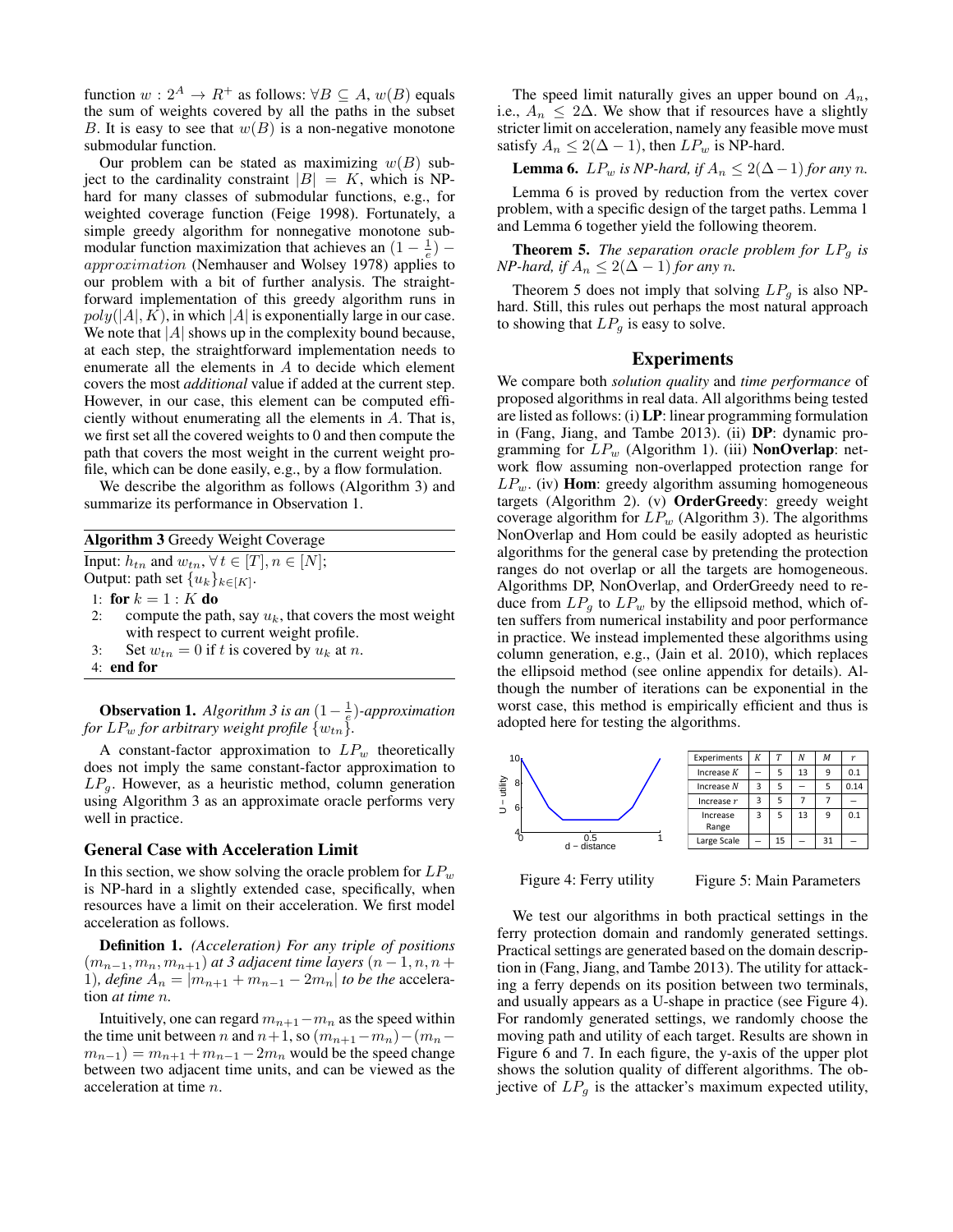

Figure 6: Experimental Results for Small Scale Practical Settings in the Ferry Domain

denoted as AttEU. The defender aims to minimize AttEU, and thus a lower AttEU indicates a higher solution quality. For each instance, we calculate the ratio of AttEU of any algorithm to the best value among all tested algorithms. When the best value is 0, we add 0.001 to all values to get rid of the 0 denominator. The solution quality is the AttEU ratio averaged over 20 sampled instances. The y-axis of the lower plot shows the natural logarithm of runtime in milliseconds to make the comparison more clear. The minimum runtime is set to 1 millisecond.

Small scale experiments. We first focus on small scale data to evaluate the optimality of algorithms and their performance when the corresponding optimality assumptions are violated. All main parameters used are listed in Figure 5.

Figure 6(a) shows the performance of the baseline strategy (LP) as the number of resources  $(K)$  increases. LP is ensured to be optimal; however, the runtime increases exponentially when K increases. When  $K \geq 4$ , LP runs out of memory and fails to return a solution. *So LP – the state of the art (Fang, Jiang, and Tambe 2013) – can only run if*  $K \leq 3$  *and the number of time steps is just 13.* Figure 6(b) shows that DP always achieves the optimal solution. When the number of time steps is small enough (e.g.,  $N \leq 3$ ), DP runs much faster than LP. As N increases, the advantage diminishes and can be even slower than the baseline algorithm when  $N \geq 6$ . So DP is especially useful for cases with small  $N$ . Figure 6(c) shows that NonOverlap achieves the optimal solution when the protection radius is small  $(r < d<sub>\Delta</sub>/2 = 1/(2(N-1)) = 0.083)$  and it outperforms the baseline LP in runtime significantly. Even when the non-overlapping assumption is violated, this algorithm still provides a good approximation of the optimal solution, especially when the protection radius is close to  $d_{\Delta}/2$ . Figure 6(d) shows the performance of Hom as the utility range increases. Utility range is defined as the difference between the maximum and minimum utility of the targets. When utility range equals 0, all targets are homogeneous. From the figure, we know Hom runs orders of magnitude faster than the baseline LP. It obtains optimal solutions when utility range is 0. As the utility range increases, the solution quality of Hom degrades but it still provides a reasonable approximation.

In all these experiments, we also tested the heuristic algorithm OrderGreedy. Surprisingly, it achieves optimal or near-optimal solution in most cases, while outperforming LP

and DP significantly in runtime, which indicates it to be a good heuristic algorithm in many different settings. We also tested these algorithms on small scale randomly generated instances and the results are similar (see online appendix).

Large scale experiments. Figure 7 shows the performance of the heuristic algorithms for the general case when the scale of the problem is large. The utility range is randomly chosen from [0, 100] and the protection radius is randomly chosen from [0, 0.05]  $(d<sub>\Delta</sub>/2 = 0.0167)$ . Figure 7(a) is based on practical settings in the ferry domain and Figure 7(b) is based on randomly generated settings. It can be seen that different algorithms achieve best performance in different samples as none of the algorithms keep an AttEU ratio of 1. However, OrderGreedy achieves the best solution quality in many cases, especially for practical settings. In terms of runtime, Hom is significantly faster than the other two algorithms and NonOverlap is the slowest. Notice that NonOverlap runs out of memory when the scale gets larger  $(K = 8, N = 31).$ 



Figure 7: Experimental Results For Large Scale Problems

# **Conclusions**

This paper: (i) systematically studied computational complexity properties of spatio-temporal security games; (ii) proposed novel polynomial-time algorithms or proved approximations and hardness results for different variants of these games; (iii) examined all the proposed algorithms experimentally based on a real domain and showed significant improvements over previous best algorithm for these games (Fang, Jiang, and Tambe 2013).